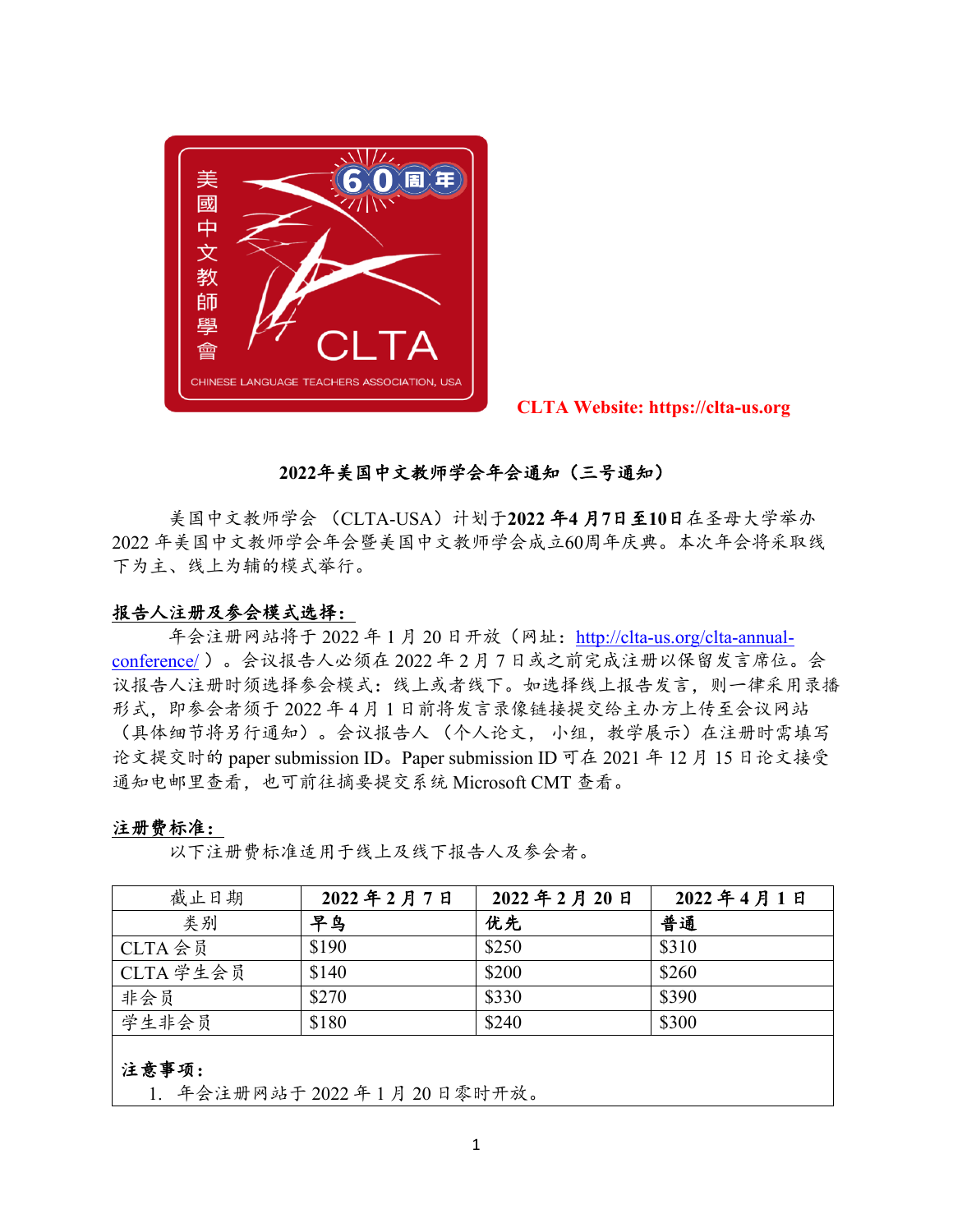## 2. 会议报告人须在 **2022** 年 **2** 月 **7** 日或之前完成注册以保留发言席位。

- 3. 如要享受会员注册费,须保证会员资格至 2022 年 4 月 30 日有效。
- 4. 除周六 (2022年4月9日)晚宴外,注册费不包括会议期间其他膳食费用。
- 5. 会议注册者将能在 2022 年 5 月 15 日之前访问会议内容。会议注册将于 2022 年 4 月 10 日结束。
- 6. 为庆祝 CLTA 成立 60 周年,以上所列注册费为优惠资费。
- 7. 为庆祝 CLTA 成立 60 周年,CLTA 总部将为现场参会者免费提供周六晚宴以及 所有注册者的免费工作坊.
- 8. 如大会主办方因 Covid-19 而需要将会议切换到全网络模式,注册资费将保持不 变。
- 9. 注册费退款请求必须在 2022 年 3 月 1 日前以书面形式向 CLTA 总部提出(邮件 地址:clta@andrew.cmu.edu);此后将不受理任何退款请求。
- 10. CLTA 2022 会议注册费收据可从 Paypal 帐户的交易中下载。

### 会议资讯及联系方式:

此次大会的会议网址为:<http://clta-us.org/clta-annual-conference/> 若有意咨询会议注册相关议题,请电邮至:[clta@andrew.cmu.edu](mailto:clta@andrew.cmu.edu)。 若有意咨询本次会议其他议题,请电邮至: [AnnualMeetingCLTA@gmail.com](mailto:AnnualMeetingCLTA@gmail.com)。

#### \*\*\*\*\*

我们热切期待与各位同仁在2022 年美国中文教师学会的年会上相见!

### **2022** 年美国中文教师学会年会组委会

Baozhang He 何宝璋 (Conference Officer) Xia Liang 梁霞 (Workshop & Roundtable) Jun Da 笪骏 (Technology Specialist) Shuai Li 郦帅 (Conference Co-Chair) Zhongqi Shi 史中琦 (Program Chair) Jing Wang 王静 (Program Co-Chair) Sue-mei Wu 吴素美 (Headquarters) Yongping Zhu 朱永平 (Conference Chair)

#### 2022 年美国中文教师学会年会圣母大学筹备小组

Jincheng Liu 刘锦城 Congcong Ma 马丛丛 Weibing Ye 叶为兵 Yongping Zhu 朱永平 (Chair)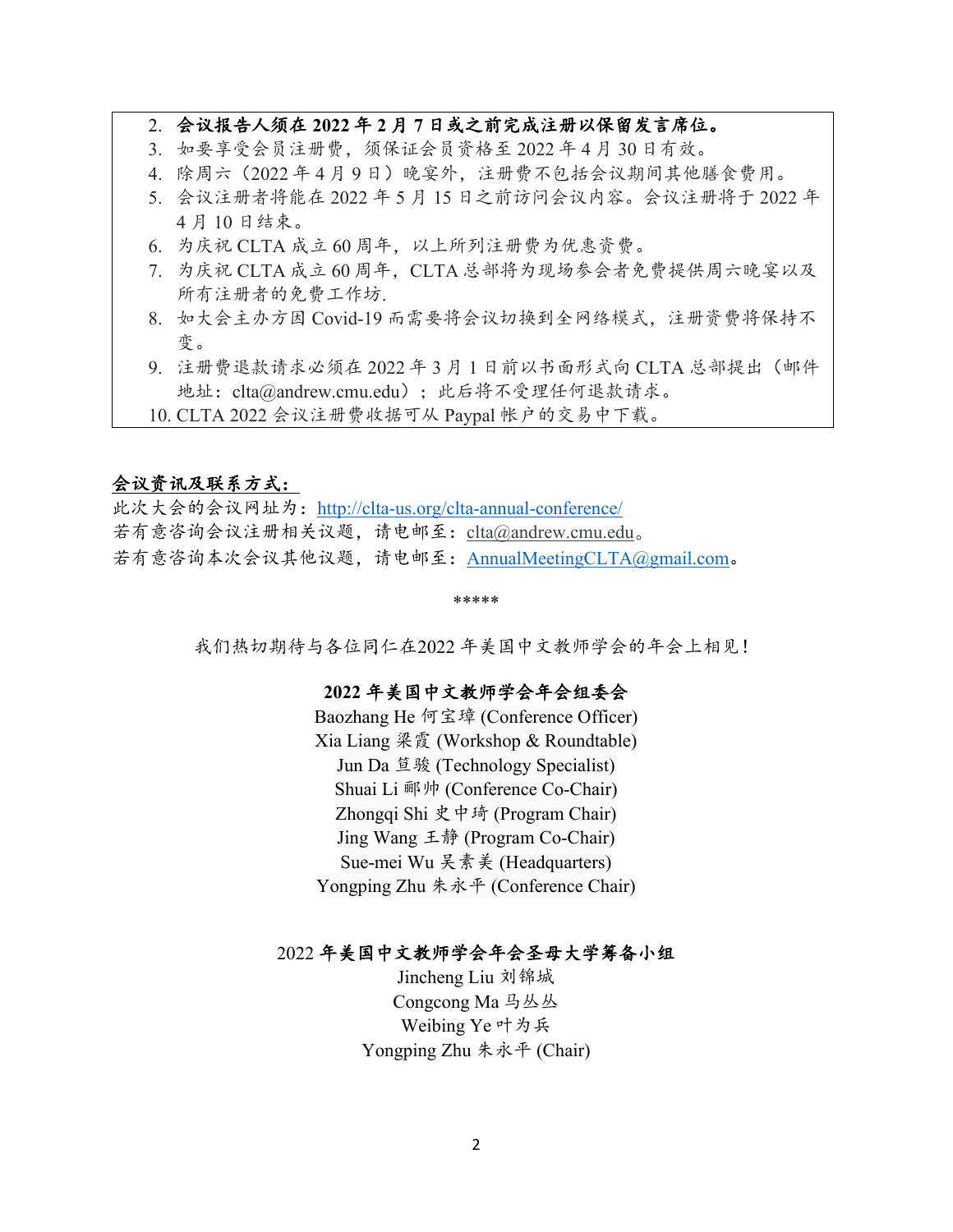

 **CLTA Website: https://clta-us.org**

## **2022** 年美國中文教師學會年會通知(三號通知)

美國中文教師學會 (CLTA-USA)計劃於 2022 年 4 月 7 日至 10 日在聖母大學舉 辦 2022 年美國中文教師學會年會暨美國中文教師學會成立 60 週年慶典。本次年會將採取 線下為主、線上為輔的模式舉行。

### 報告人註冊及參會模式選擇:

年會註冊網站將於 2022 年 1 月 20 日開放(網址:http://clta-us.org/clta-annualconference/ )。會議報告人必須在 2022 年 2 月 7 日或之前完成註冊以保留發言席位。會 議報告人註冊時須選擇參會模式:線上或者線下。如選擇線上報告發言,則一律採用錄播 形式,即參會者須於 2022 年 4 月 1 日前將發言錄像鏈接提交給主辦方上傳至會議網站 (具體細節將另行通知)。會議報告人 (個人論文, 小組,教學展示)在註冊時需填寫 論文提交時的 paper submission ID。 Paper submission ID 可在 2021 年 12 月 15 日論文接受 通知電郵裡查看,也可前往摘要提交系統 Microsoft CMT 查看。

#### 註冊費標準:

以下註冊費標準適用於線上及線下報告人及參會者。

| 截止日期      | 2022年2月7日 | 2022年2月20日 | 2022年4月1日 |
|-----------|-----------|------------|-----------|
| 類別        | 早鳥        | 優先         | 普通        |
| CLTA 會員   | \$190     | \$250      | \$310     |
| CLTA 學生會員 | \$140     | \$200      | \$260     |
| 非會員       | \$270     | \$330      | \$390     |
| 學生非會員     | \$180     | \$240      | \$300     |

注意事項:

1. 年會註冊網站於 2022 年 1 月 20 日零時開放。

2. 會議報告人須在 2022 年 2 月 7 日或之前完成註冊以保留發言席位。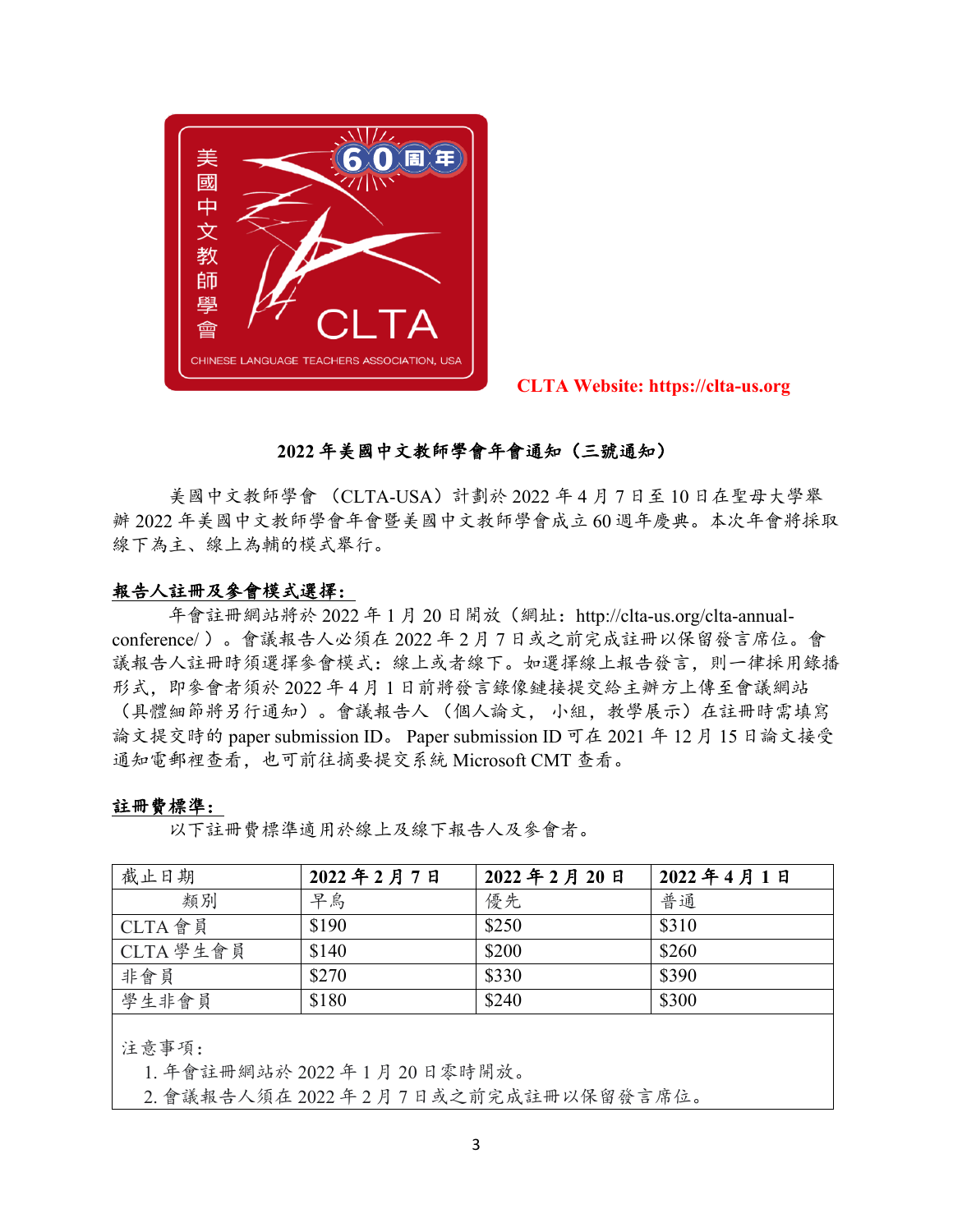3. 如要享受會員註冊費,須保證會員資格至 2022 年 4 月 30 日有效。

- 4. 除週六(2022 年 4 月 9 日)晚宴外, 註冊費不包括會議期間其他膳食費用。
- 5. 會議註冊者將能在 2022 年 5 月 15 日之前訪問會議內容。會議註冊將於 2022 年 4 月 10 日結束。
- 6. 為慶祝 CLTA 成立 60 週年, 以上所列註冊費為優惠資費。
- 7. 為慶祝 CLTA 成立 60 週年, CLTA 總部將為現場參會者免費提供週六晚宴以及所 有註冊者的免費工作坊.
- 8. 如大會主辦方因 Covid-19 而需要將會議切換到全網絡模式,註冊資費將保持不 變。
- 9. 註冊費退款請求必須在 2022 年 3 月 1 日前以書面形式向 CLTA 總部提出(郵件地 址:clta@andrew.cmu.edu);此後將不受理任何退款請求。
- 11. CLTA 2022 會議註冊費收據可從 Paypal 帳戶的交易中下載。

### 會議資訊及聯繫方式:

此次大會的會議網址為:http://clta-us.org/clta-annual-conference/ 若有意諮詢會議註冊相關議題,請電郵至:clta@andrew.cmu.edu。 若有意諮詢本次會議其他議題,請電郵至:AnnualMeetingCLTA@gmail.com。

\*\*\*\*\*

我們熱切期待與各位同仁在 2022 年美國中文教師學會的年會上相見!

### **2022** 年美國中文教師學會年會組委會

Baozhang He 何寶璋 (Conference Officer) Xia Liang 梁霞 (Workshop & Roundtable) Jun Da 笪駿 (Technology Specialist) Shuai Li 酈帥 (Conference Co-Chair) Zhongqi Shi 史中琦 (Program Chair) Jing Wang 王靜 (Program Co-Chair) Sue-mei Wu 吳素美 (Headquarters) Yongping Zhu 朱永平 (Conference Chair)

### **2022** 年美國中文教師學會年會聖母大學籌備小組

Jincheng Liu 劉錦城 Congcong Ma 馬叢叢 Weibing Ye 葉為兵 Yongping Zhu 朱永平 (Chair)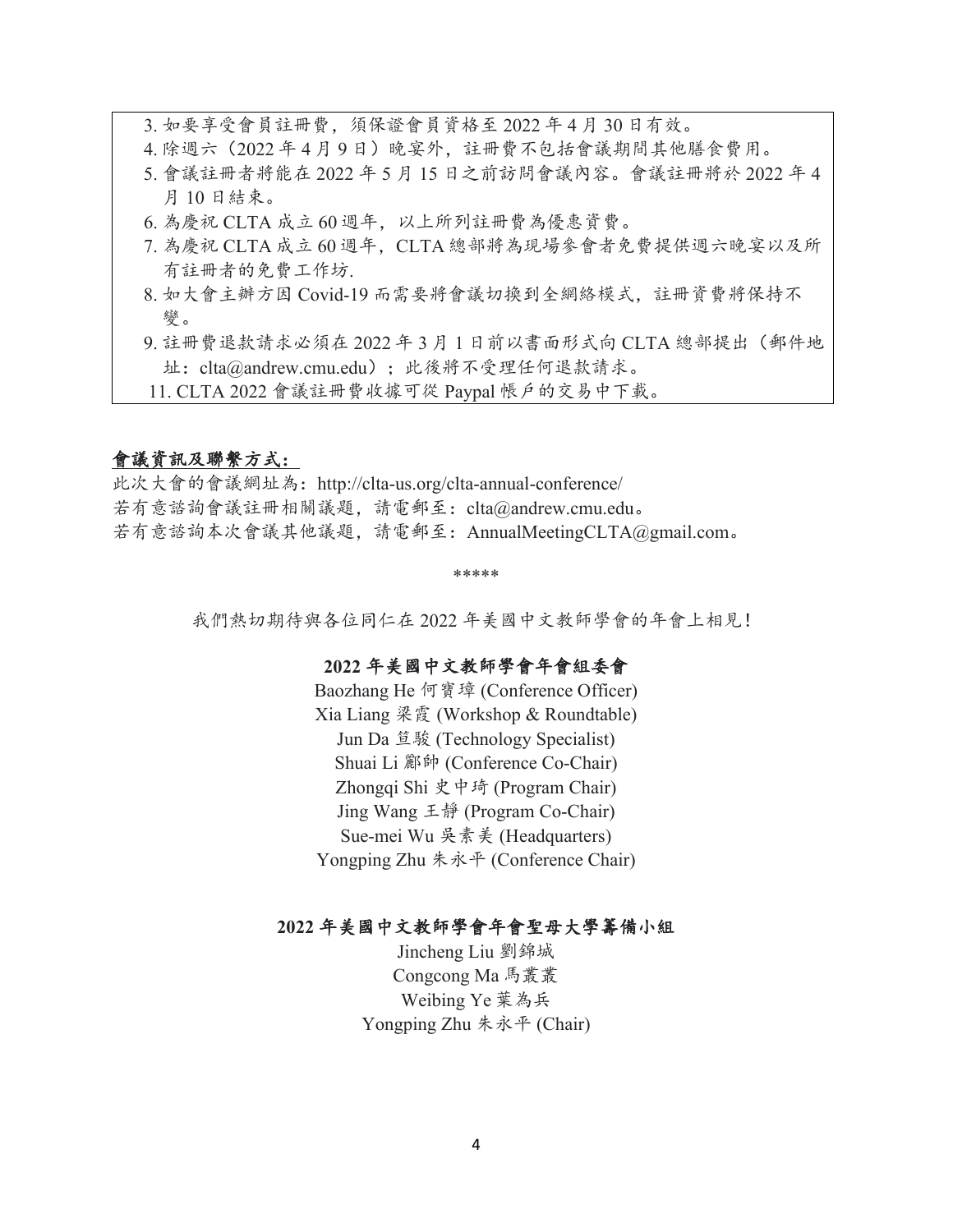

# **CLTA Website: https://clta-us.org**

# **The 2022 Annual Conference of the Chinese Language Teachers Association, USA (Notice No. 3)**

The Chinese Language Teachers Association - USA (CLTA-USA) plans to hold its 2022 Annual Meeting along with the 60th Anniversary of CLTA-USA at the University of Notre Dame from April 7th to 10th, 2022. This annual meeting will be held primarily in person and with option of online participation.

## **Presenter registration and participation mode selection:**

The conference website will be open for registration on January 20, 2022 (URL: http://clta-us.org/clta-annual-conference/). Conference presenters must complete registration on or before February 7, 2022 to reserve their presentation slots. When registering, presenters must choose the mode of conference participation: online or offline. If a presenter chooses the online mode, he/she must submit the link of his/her presentation video to the conference organizer by April 1, 2022. The conference organizer will upload the link to the conference website. Conference presenters (of individual papers, panels, and/or teaching demonstrations) must provide the proposal submission ID(s) when registering. Proposal submission ID can be found in the paper acceptance notification email sent out on December 15, 2021; it can also be found by visiting the proposal submission system, i.e., Microsoft CMT.

### **Registration rates:**

The following registration rates apply to all conference participants, regardless of conference participation mode (i.e., online or in person).

| Deadline                | Feb. 7, 2022      | Feb. 20, 2022  | Apr. 1, 2022 |
|-------------------------|-------------------|----------------|--------------|
| Category                | <b>Early bird</b> | <b>Advance</b> | Regular      |
| CLTA member             | \$190             | \$250          | \$310        |
| CLTA student member     | \$140             | \$200          | \$260        |
| Non-CLTA member         | \$270             | \$330          | \$390        |
| Non-CLTA student member | \$180             | \$240          | \$300        |
|                         |                   |                |              |
| Notes:                  |                   |                |              |